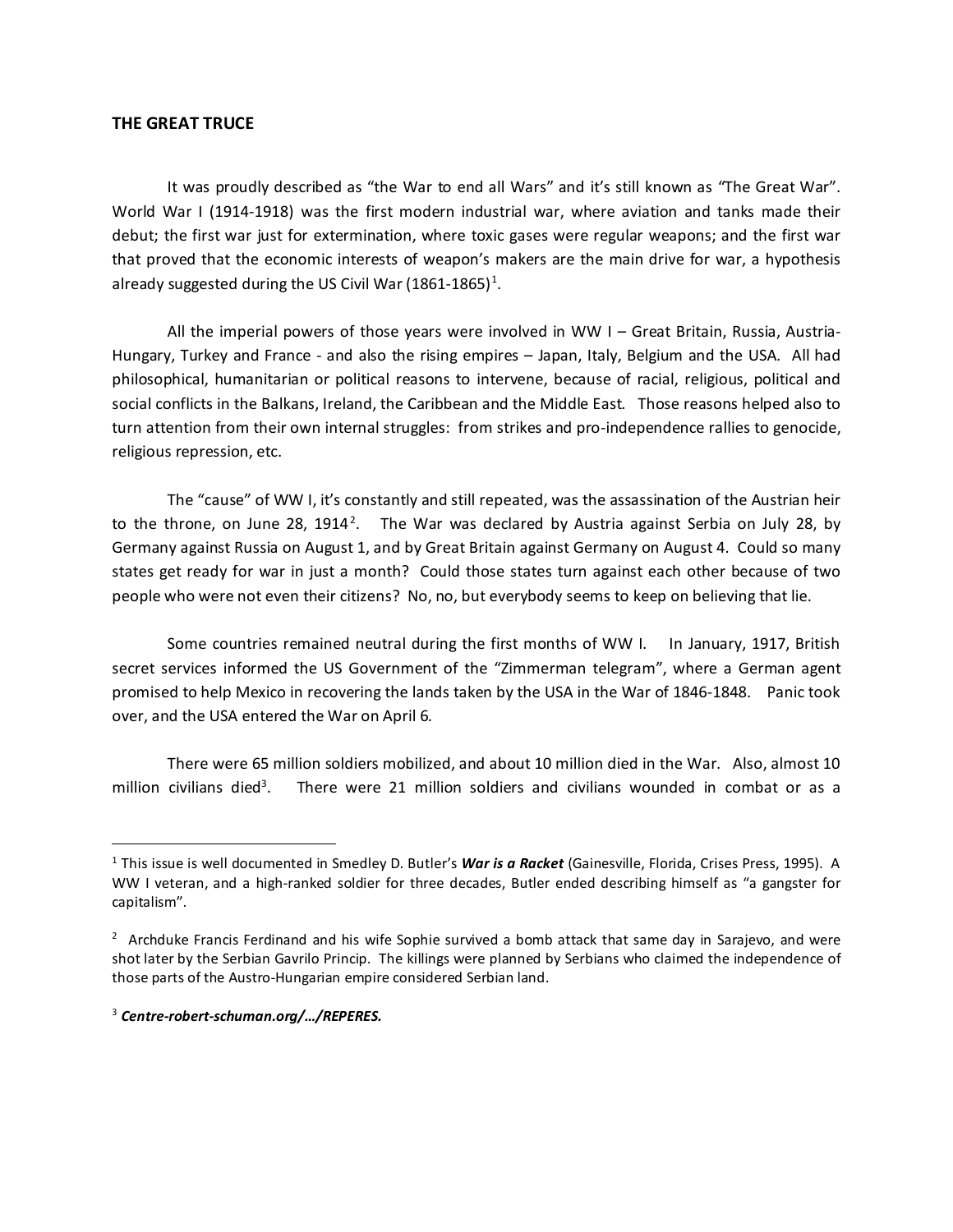consequence of them; maimed by toxic gases and infected wounds, or permanently affected by "shellshock" or "war neurosis", known now as Post-Traumatic Stress Syndrome.

The Great War was the final step for the downfall of the Russian monarchy and the pathway for the Bolshevik Revolution. It deeply changed the *mapa mundi,* when the Ottoman Empire disappeared and made-up countries with made-up frontiers (Syria, Iraq or Palestine) appeared, "protected" by France or Great Britain. And, of course and more important, it made greater the banking accounts of the weapon's barons - Krupp, Siemens, Rotschild, Du Pont de Nemours, Ford, etc., etc., etc. WW I costs were estimated then in 956,000 million German Marks (more than [4](#page-1-0) trillion dollars)<sup>4</sup>.

Despite the destruction and death that come with any war, an important - though not new event happened in WW I: a truce. Truces have happened since ancient times as ways to negotiate and make treaties, to recover corpses, to gain time from the enemy, and even to fly from the battlefields. The 1914 Winter Truce became a Christmas party<sup>[5](#page-1-1)</sup>.



British and German soldiers were looking at each other immobilized in Belgian land when the 1914 winter began. They neither advanced nor retreated in the fields described forever by Erich Maria Remarque in All Quiet in the Western Front <sup>[6](#page-1-2)</sup>. Weather was bad and cold, nearby towns could be barely seen, and food came with high-spirited notes from the English King and the German Kaiser, which the Commanders managed to distribute.

 $\overline{a}$ 

<span id="page-1-0"></span><sup>4</sup> Herman Kinder, Werner Hilgemann and Manfred Hergt: *World History Atlas II: From the French Revolution to The Present* (Spanish Version, 2006), p. 140.

<span id="page-1-1"></span><sup>5</sup> *Firstworlwar.com/features/christmastruce.*

<span id="page-1-2"></span><sup>6</sup> First published in 1929 and filmed in the USA in 1930 (Oscar for Best Picture). Remarque, a WW I veteran, also wrote *A Time to Live and a Time to Die*, filmed in the USA in 1958.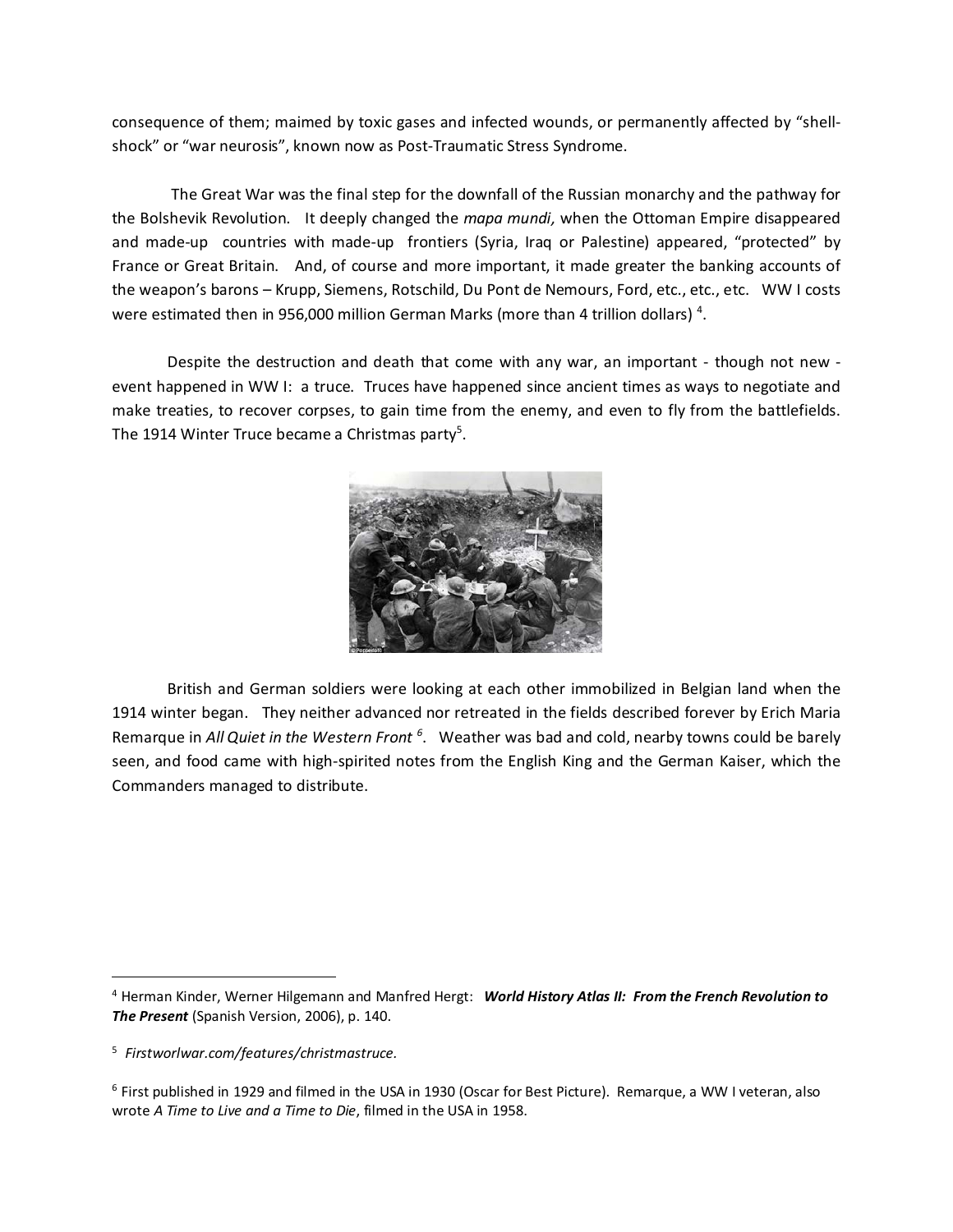

For no military reasons, the Germans sent a chocolate cake to the British and asked for a stop in their fight. This happened between December 15 and 23, and the Brits answered with tobacco and smiles. Then, they saw their enemies raising Christmas trees, even with garlands. OIn Christmas Eve, there were toasts, banquets and carols, in English and German.

In December 25, they gave gifts to each other: liquors, cigarettes, socks, soaps, pencils. There were also joint burials. Then, someone brought a soccer ball. That first World Game ended 3-2. Germany won.



The desire to live in peace was found in other places in the Western Front, from Switzerland's frontier to the North Sea. There were no gunshots. No cavalry charging, no tanks advancing, no airplanes bombing the enemy. There were, instead, frequent hugs, games, chocolate candies, smoke from cigarettes and bonfires. In some places, the truce extended over to the New Year.